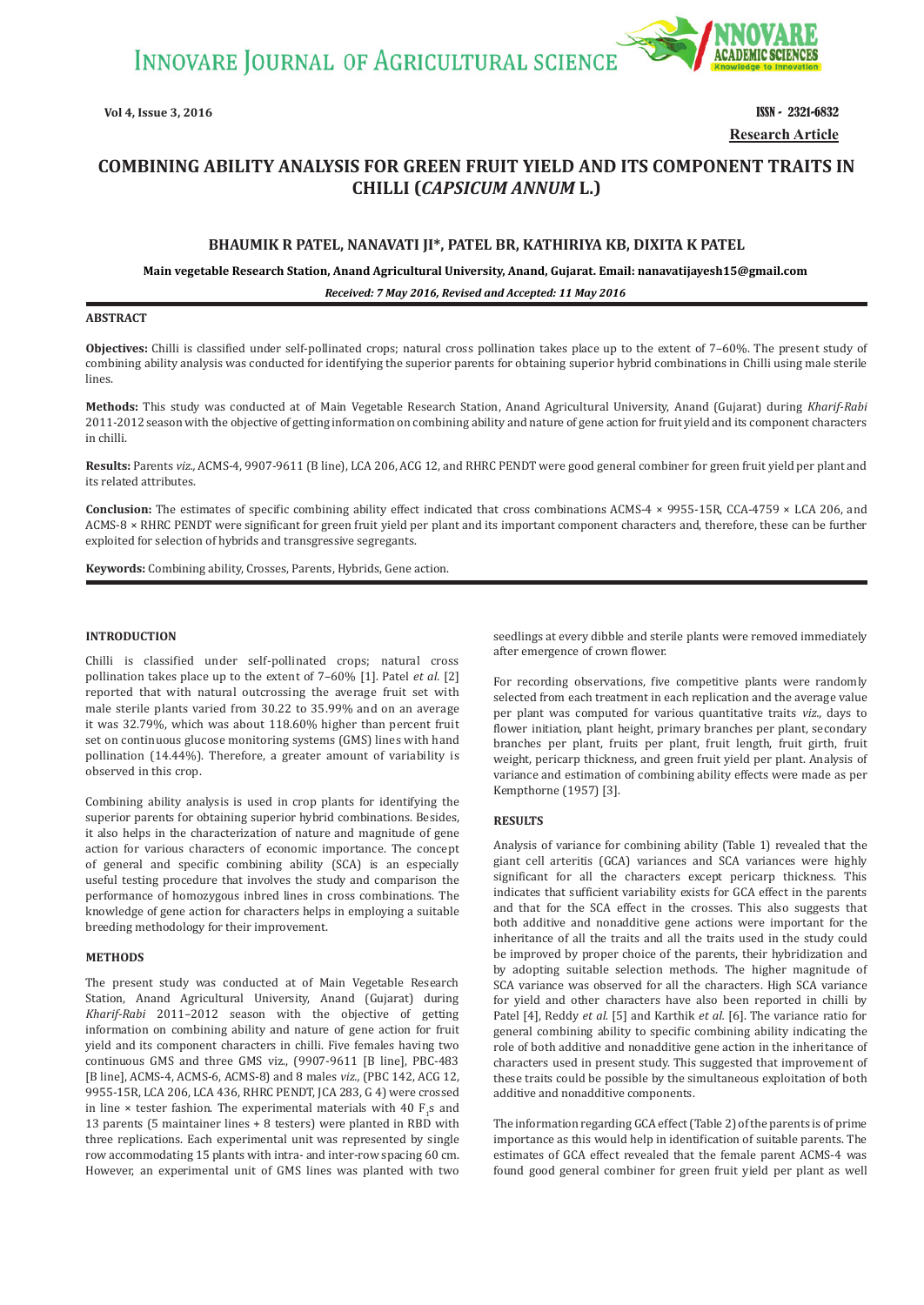| <b>Sources</b>                      | Day to flower<br>initiation | <b>Plant</b><br>height | Primary<br>branches | Secondary<br><b>branches</b><br>per plant per plant | Fruits per Fruit<br>plant | length   | Fruit<br>girth | Fruit<br>weight | Pericarp<br>thickness | <b>Green fruit</b><br>vield per<br>plant |
|-------------------------------------|-----------------------------|------------------------|---------------------|-----------------------------------------------------|---------------------------|----------|----------------|-----------------|-----------------------|------------------------------------------|
| GCA variance                        | $8.31**$                    | $12.22**$              | $0.006**$           | $0.03**$                                            | $90.18**$                 | $0.13**$ | $0.03**$       | $-0.01**$       | 0.0003                | 1176.46**                                |
| SCA variance                        | 13.92**                     | 24.86**                | $0.03**$            | $0.18**$                                            | $300.27**$                | $0.36**$ | $0.06**$       | $0.90**$        | 0.0004                | 117886.30**                              |
| Error                               | 4.41                        | 22.79                  | 0.06                | 0.09                                                | 87.14                     | 0.30     | 0.02           | 0.34            | 0.03                  | 2084.30                                  |
| Variance Ratio (GCA/SCA)<br>_______ | $0.6^{\circ}$               | 0.5                    | 0.2                 | 0.17                                                | 0.30                      | 0.36     | 0.5            | $-0.01$         | 0.75                  | 0.009                                    |

\*, \*\* Significant at 5 and 1 per cent levels

**Table 2: General combining ability effect of parents for different characters**

| <b>Parents</b>     | Day to flower<br>initiation | Plant<br>height | Primary<br><b>branches</b><br>per plant | Secondary<br>branches<br>per plant | <b>Fruits per</b><br>plant | Fruit<br>length | Fruit<br>girth | Fruit<br>weight | Pericarp<br>thickness | Green<br>fruit yield<br>per plant |
|--------------------|-----------------------------|-----------------|-----------------------------------------|------------------------------------|----------------------------|-----------------|----------------|-----------------|-----------------------|-----------------------------------|
| Female parents     |                             |                 |                                         |                                    |                            |                 |                |                 |                       |                                   |
| 9907-9611 (B line) | $-4.27**$                   | 1.33            | 0.05                                    | $0.18**$                           | 2.11                       | $-0.03$         | $0.04*$        | $0.43**$        | 0.04                  | $42.47**$                         |
| PBC-483 (B line)   | $-4.27**$                   | $-7.22**$       | $-0.01$                                 | $-0.18**$                          | $-17.44**$                 | $-0.78**$       | $-0.10**$      | $-0.09$         | 0.01                  | $-78.30**$                        |
| ACMS <sub>4</sub>  | $3.82**$                    | 1.39            | 0.00                                    | $-0.21**$                          | $11.67**$                  | $0.59**$        | $0.14**$       | $0.23*$         | 0.03                  | $75.14**$                         |
| ACMS <sub>6</sub>  | $4.36**$                    | $4.25**$        | 0.07                                    | $0.15**$                           | $4.85**$                   | 0.09            | $-0.10**$      | $-0.39**$       | $-0.08*$              | $-16.41*$                         |
| ACMS <sub>8</sub>  | 0.36                        | 0.26            | $-0.11**$                               | $0.06*$                            | $-1.20$                    | 0.13            | 0.01           | $-0.19*$        | 0.00                  | $-22.91**$                        |
| SE (gi) female     | 0.33                        | 0.76            | 0.04                                    | 0.05                               | 1.48                       | 0.09            | 0.02           | 0.09            | 0.03                  | 7.24                              |
| Male parents       |                             |                 |                                         |                                    |                            |                 |                |                 |                       |                                   |
| <b>PBC 142</b>     | $-0.71*$                    | $-2.80**$       | 0.00                                    | $-0.09$                            | $6.98**$                   | $0.22*$         | $-0.07*$       | $-0.42**$       | $-0.04$               | $-14.15$                          |
| <b>ACG 12</b>      | $-2.17**$                   | $3.32**$        | $0.10*$                                 | $-0.17**$                          | $-3.21$                    | $0.59**$        | $0.19**$       | $0.61**$        | 0.06                  | $42.63**$                         |
| 9955-15R           | $4.42**$                    | $-5.02**$       | $-0.09*$                                | $-0.17**$                          | $-9.91**$                  | $0.29**$        | $0.49**$       | 0.17            | 0.07                  | $-6.48$                           |
| <b>LCA 206</b>     | $-2.78**$                   | $7.66**$        | 0.00                                    | $0.22**$                           | $24.61**$                  | $-0.21*$        | $-0.06*$       | 0.03            | $-0.03$               | 107.67**                          |
| LCA 436            | $2.03**$                    | $-3.95**$       | 0.00                                    | $-0.45**$                          | $-13.81**$                 | $-0.07$         | 0.01           | $-0.48**$       | $-0.02$               | $-98.38**$                        |
| <b>RHRC PENDT</b>  | $2.16**$                    | $-0.15$         | $0.15**$                                | $0.30**$                           | $8.25**$                   | 0.08            | $-0.09**$      | $0.34**$        | 0.01                  | 67.83**                           |
| <b>ICA 283</b>     | $-3.04**$                   | $-0.84$         | $0.08*$                                 | $0.39**$                           | $-11.09**$                 | $-0.02$         | $-0.26**$      | $0.34**$        | $-0.04$               | $-26.87**$                        |
| G <sub>4</sub>     | 0.09                        | 1.78            | $-0.24**$                               | $-0.04$                            | $-1.84$                    | $-0.89**$       | $-0.21**$      | $-0.58**$       | 0.00                  | $-72.25**$                        |
| SE (gj) male       | 0.44                        | 1.00            | 0.05                                    | 0.06                               | 1.96                       | 0.11            | 0.03           | 0.12            | 0.04                  | 9.58                              |

\*, \*\*Significant at 5 and 1% levels of significance, respectively

**Table 3: Specific combining ability effect of crosses for different characters**

| <b>Hybrids</b>               | Day to flower | Plant      | Primary   | Secondary | <b>Fruits</b> | Fruit     | Fruit     | Fruit     | Pericarp  | Green       |
|------------------------------|---------------|------------|-----------|-----------|---------------|-----------|-----------|-----------|-----------|-------------|
|                              | initiation    | height     | branches  | branches  | per plant     | length    | girth     | weight    | thickness | fruit yield |
|                              |               |            | per plant | per plant |               |           |           |           |           | per plant   |
| CCA-4759 X PBC 142           | 0.67          | $-6.67**$  | $-0.08$   | $-0.07$   | $-0.23$       | $-0.33$   | $-0.01$   | $-0.34$   | 0.01      | $-31.38$    |
| CCA-4759 X ACG 12            | $-1.87*$      | $-1.18$    | $0.30**$  | $0.34**$  | $-13.55**$    | 0.00      | $-0.19**$ | 0.37      | $-0.12$   | $-34.67$    |
| CCA-4759 X 9955-15R          | $-3.13**$     | $-5.01*$   | 0.02      | $0.41**$  | $-4.10$       | $-0.22$   | $0.92**$  | $-1.28**$ | $-0.02$   | $-141.13**$ |
| CCA-4759 X LCA 206           | $-0.93$       | $9.08**$   | $-0.01$   | 0.16      | $41.43**$     | $0.57*$   | $-0.08$   | $-0.21$   | 0.03      | 151.70**    |
| CCA-4759 X LCA 436           | $3.93**$      | $-11.58**$ | $-0.21*$  | $-0.71**$ | 0.47          | $-0.02$   | $-0.31**$ | 0.22      | 0.01      | 15.32       |
| <b>CCA-4759 X RHRC PENDT</b> | 1.13          | $8.29**$   | 0.18      | 0.21      | $11.91**$     | 0.13      | $-0.18**$ | $0.62*$   | $0.18*$   | 128.82**    |
| CCA-4759 X JCA 283           | 1.33          | 0.81       | $-0.16$   | $-0.02$   | $-16.50**$    | $0.46*$   | $-0.08$   | $0.59*$   | 0.00      | $-28.56$    |
| CCA-4759 X G-4               | $-1.13$       | $6.25**$   | $-0.04$   | $-0.32**$ | $-19.45**$    | $-0.59*$  | $-0.08$   | 0.02      | $-0.10$   | $-60.10**$  |
| CCA-4758 X PBC 142           | 1.33          | 1.98       | $-0.02$   | 0.16      | $-5.76$       | $-0.57*$  | 0.06      | 0.08      | 0.01      | $-3.08$     |
| CCA-4758 X ACG 12            | 1.13          | $-0.33$    | $-0.05$   | $-0.76**$ | 4.34          | 0.06      | $-0.02$   | $-0.68**$ | $-0.16*$  | $-46.03*$   |
| CCA-4758 X 9955-15R          | $-6.13**$     | $6.74**$   | $0.27**$  | 0.10      | $14.37**$     | 0.00      | $-0.31**$ | 0.13      | 0.11      | 47.94*      |
| CCA-4758 X LCA 206           | $2.73**$      | $-1.21$    | $-0.09$   | 0.12      | $-26.64**$    | $-0.30$   | $-0.08$   | $-0.13$   | 0.05      | $-122.76**$ |
| CCA-4758 X LCA 436           | $-4.40**$     | $-2.03$    | $-0.09$   | $-0.22$   | $14.61**$     | $-0.17$   | 0.07      | 0.23      | $-0.01$   | 81.42**     |
| <b>CCA-4758 X RHRC PENDT</b> | $4.13**$      | 0.43       | $-0.03$   | 0.10      | $-13.28**$    | 0.04      | 0.07      | $-0.08$   | $-0.04$   | $-65.87**$  |
| CCA-4758 X JCA 283           | $3.67**$      | $-0.47$    | 0.10      | $0.94**$  | 12.89**       | $0.56*$   | 0.10      | $-0.49*$  | 0.10      | 21.59       |
| CCA-4758 X G-4               | $-2.47**$     | $-5.10*$   | $-0.11$   | $-0.43**$ | $-0.53$       | 0.38      | 0.10      | $0.93**$  | $-0.05$   | 86.78**     |
| ACMS 4 X PBC 142             | $-4.42**$     | $4.80*$    | $0.37**$  | 0.11      | 5.71          | $-0.74**$ | 0.00      | 0.47      | $-0.04$   | 65.68**     |
| ACMS 4 X ACG 12              | $1.72*$       | $6.46**$   | $-0.25*$  | 0.06      | $-0.02$       | $0.57*$   | $-0.09$   | $0.79**$  | 0.10      | 78.66**     |
| ACMS 4 X 9955-15             | $3.12**$      | $-7.80**$  | 0.00      | $-0.01$   | $15.01**$     | $1.23**$  | $0.18**$  | $2.82**$  | 0.01      | 345.99**    |
| ACMS 4 X LCA 206             | $-3.02**$     | $-0.92$    | $-0.23*$  | $-0.39**$ | $-4.17$       | $-0.36$   | 0.00      | $0.90**$  | 0.09      | 80.28**     |
| ACMS 4 X LCA 436             | $6.85**$      | $5.39**$   | $-0.03$   | $0.87**$  | $-4.26$       | $-0.35$   | 0.09      | $-0.48$   | $-0.04$   | $-72.01**$  |
| <b>ACMS 4 X RHRC PENDT</b>   | $-2.95**$     | $-4.41*$   | $0.23*$   | $-0.21$   | $-16.48**$    | $-0.94**$ | 0.11      | $-1.88**$ | $-0.08$   | $-257.49**$ |
| ACMS 4 X JCA 283             | $-5.42**$     | $-3.42$    | $-0.11$   | $-0.63**$ | 1.53          | 0.04      | $-0.13*$  | $-1.91**$ | $-0.05$   | $-173.72**$ |
| $ACMS 4 X G-4$               | $4.12**$      | $-0.11$    | 0.01      | 0.19      | 2.69          | $0.56*$   | $-0.17**$ | $-0.71**$ | $-0.01$   | $-67.40**$  |
| ACMS 6 X PBC 142             | $-1.96*$      | 0.85       | $-0.03$   | $-0.64**$ | 4.70          | $-0.27$   | $0.13**$  | 0.38      | $-0.03$   | 43.64*      |
| ACMS 6 X ACG 12              | $2.51**$      | $-1.27$    | $0.35**$  | $0.44**$  | $-9.78**$     | $-0.40$   | $0.19**$  | $-0.66**$ | $-0.03$   | $-98.03**$  |
| ACMS 6 X 9955-15R            | $5.91**$      | $4.57*$    | $-0.27**$ | $-0.30*$  | $-13.42**$    | $-0.04$   | $-0.55**$ | $-0.78**$ | 0.02      | $-127.05**$ |
| ACMS 6 X LCA 206             | $-0.56$       | 0.89       | $0.24*$   | $-0.08$   | 29.94**       | 0.24      | $0.12*$   | 0.26      | $-0.03$   | 117.66**    |
| ACMS 6 X LCA 436             | $-2.69**$     | $6.83**$   | 0.04      | $0.32**$  | $-6.93$       | $-0.18$   | $-0.02$   | $-0.5$    | $-0.01$   | $-54.42**$  |
| <b>ACMS 6 X RHRC PENDT</b>   | 1.17          | $-5.5**$   | $-0.31**$ | $0.30*$   | $-5.45$       | $0.67**$  | $-0.05$   | $0.87**$  | $-0.05$   | 57.49**     |
| ACMS 6 X JCA 283             | $-3.96**$     | $-1.41$    | $-0.04$   | $-0.39**$ | 3.52          | 0.00      | 0.03      | $0.73**$  | 0.08      | 90.74**     |

*(Contd...)*